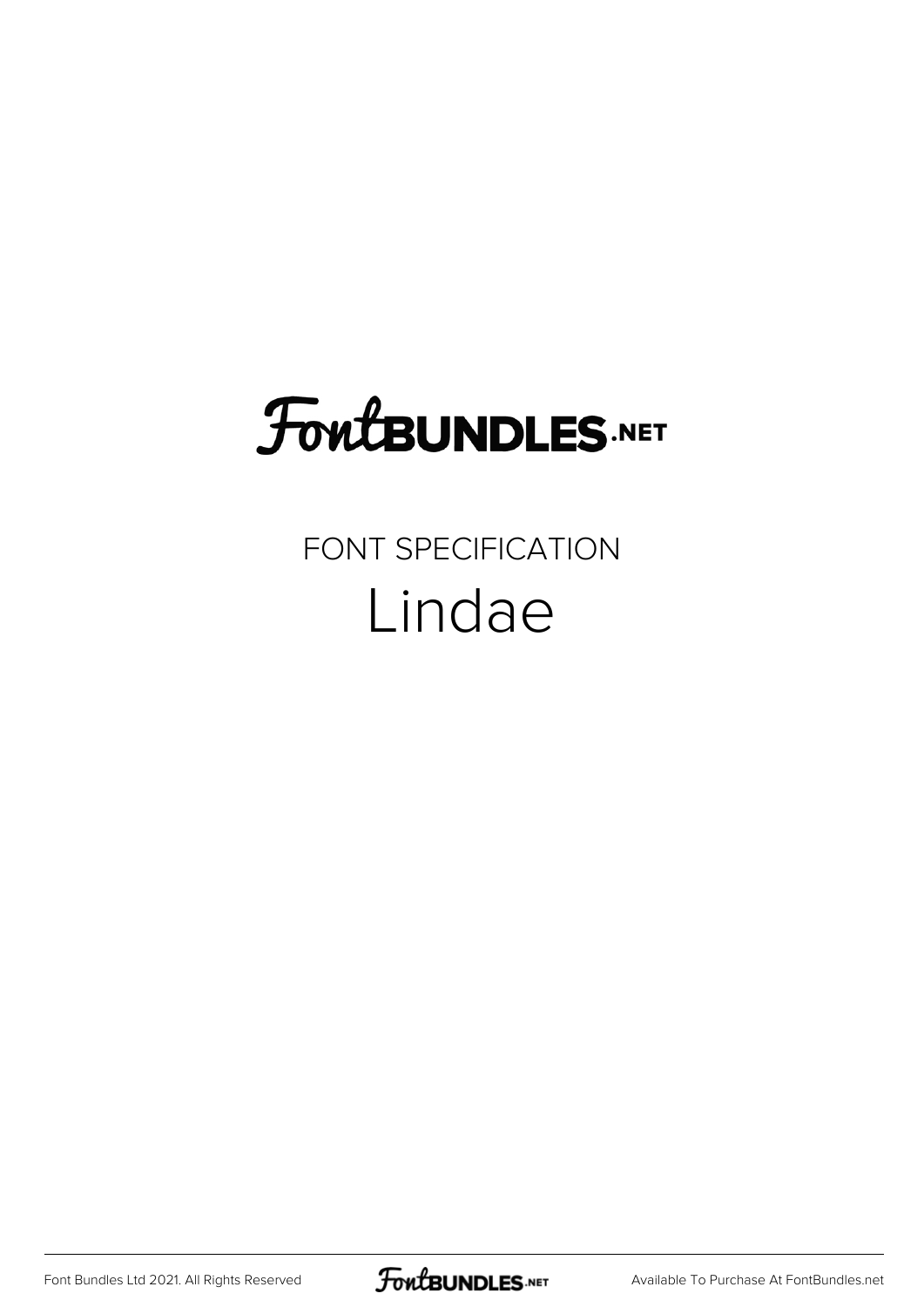## Lindae - Regular

**Uppercase Characters** 

ABCDEFGH1J  $K(\eta \cap \rho \cap \rho \cap \rho$  $111111147$ 

Lowercase Characters

a b c d e y g h i j k l m n o p q z z t u

vwxyz

**Numbers** 

0123456789

**Punctuation and Symbols** 

 $\cdots$   $( - ) 2 / 2$ ى<br>ت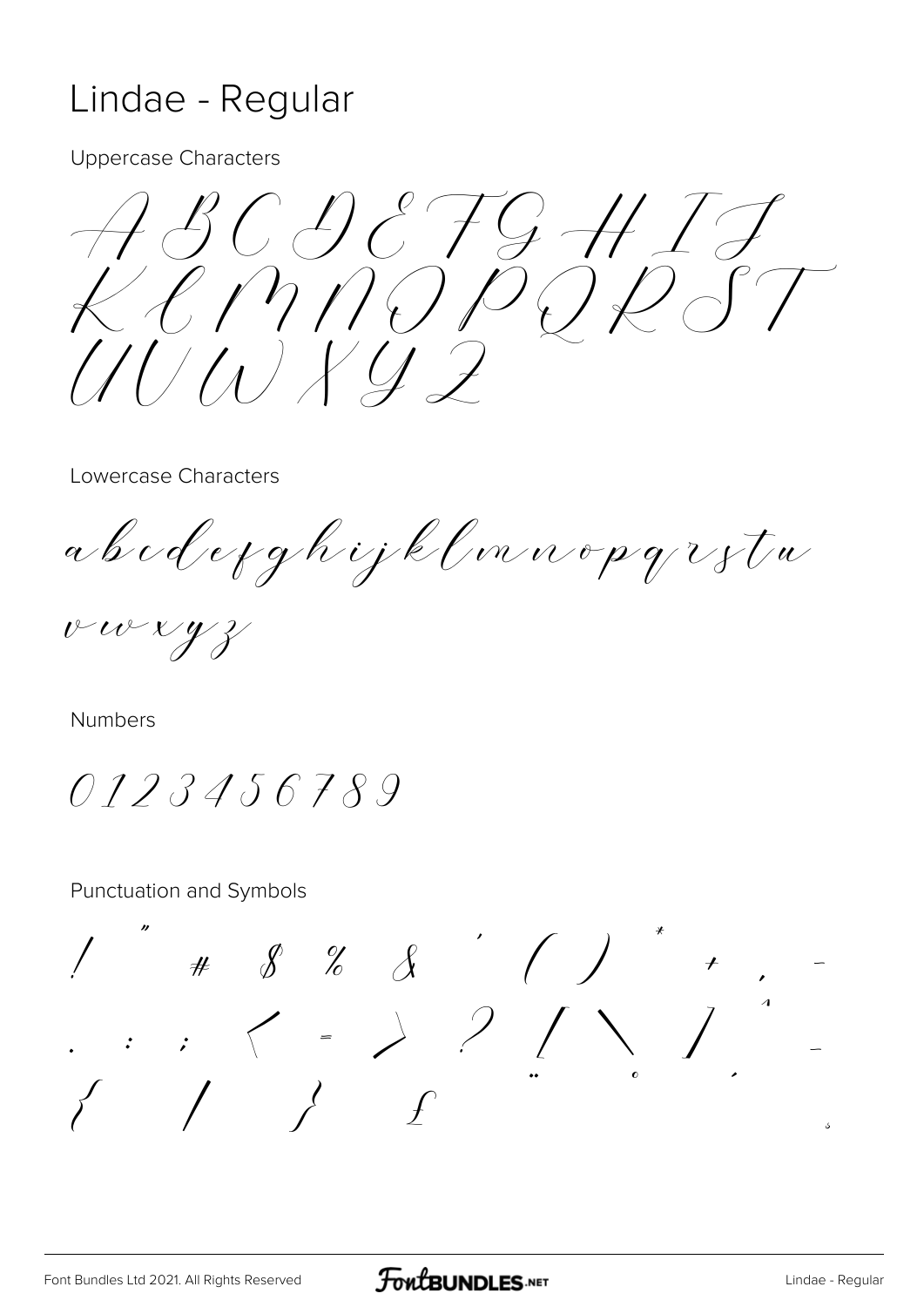ÀÁÂÃÄÅÆÇ È  $\acute{c}$   $\acute{c}$   $\acute{c}$   $\acute{c}$   $\acute{c}$   $\acute{c}$   $\acute{c}$   $\acute{c}$   $\acute{c}$   $\acute{c}$   $\acute{c}$   $\acute{c}$   $\acute{c}$   $\acute{c}$   $\acute{c}$   $\acute{c}$   $\acute{c}$   $\acute{c}$   $\acute{c}$   $\acute{c}$   $\acute{c}$   $\acute{c}$   $\acute{c}$   $\acute{c}$   $\acute{c}$   $\acute{c}$   $\acute{c}$   $\acute{c$ Ò Ó Ô Õ Ö Ø Ù Ú Û  $U$   $\dot{U}$  à á å å ä  $\begin{array}{ccccccccccccccccc} \nu & \dot{e} & \dot{e} & \dot{e} & \ddot{e} & \dot{e} & \dot{e} & \dot{e} & \dot{e} & \dot{e} & \dot{e} & \end{array}$ ñ ò ó ô õ ö ø ù ú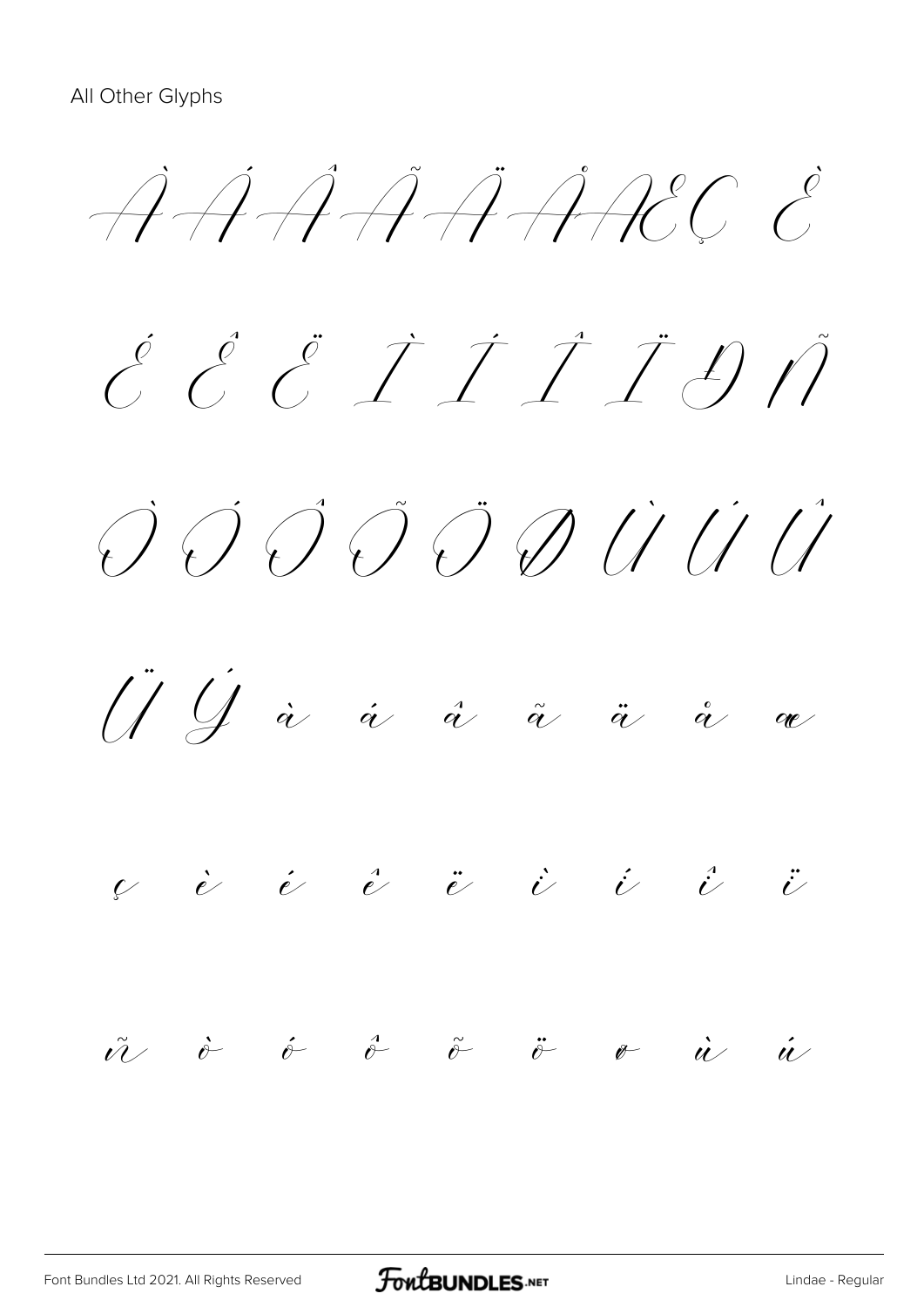